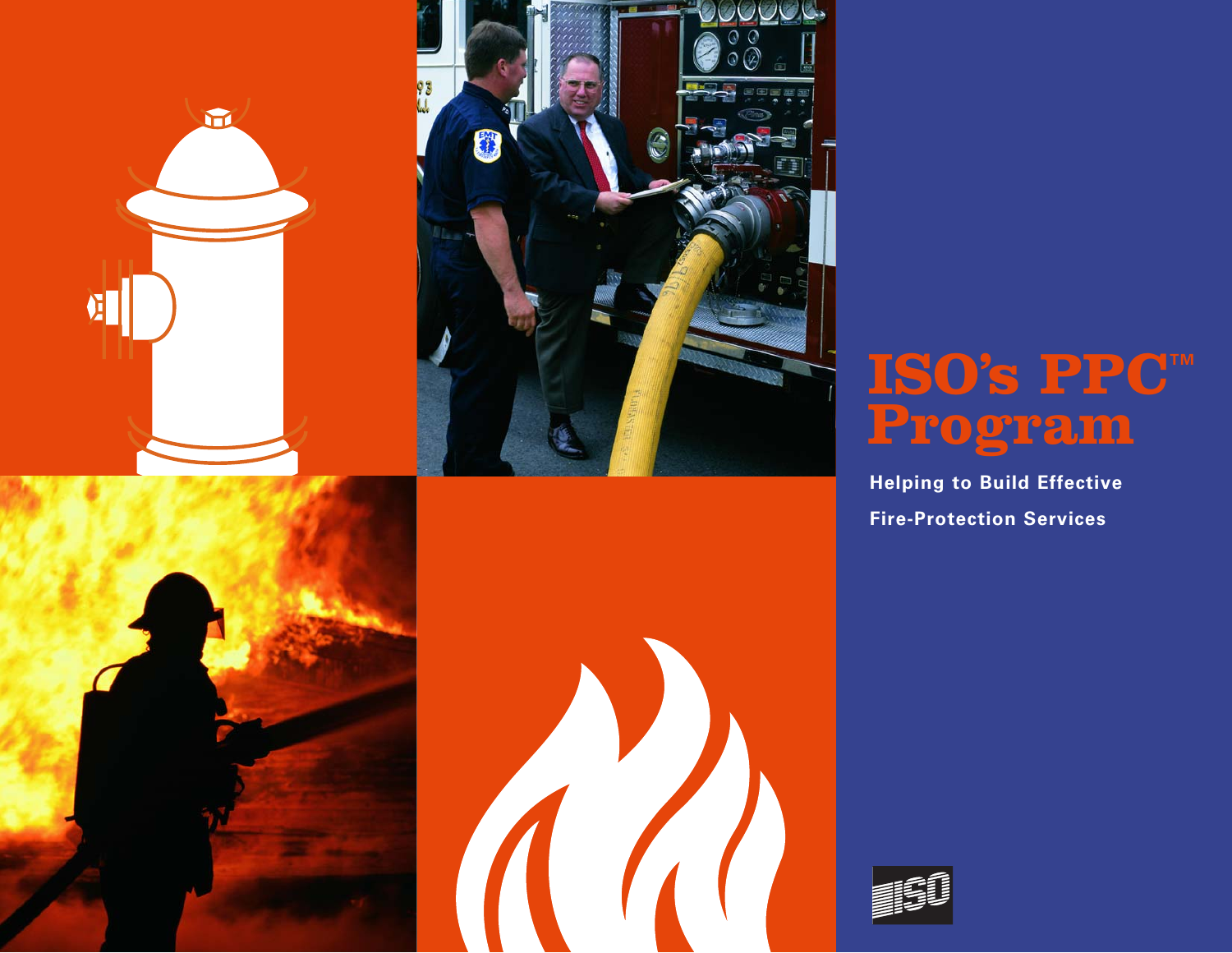ISO is the premier source of information, products, and services related to property and liability risk. For a broad spectrum of commercial and personal lines of insurance, ISO provides statistical, actuarial, underwriting, and claims information and analyses; consulting and technical services; policy language; and information about specific locations. In the United States and around the world, ISO serves insurers, reinsurers, agents, brokers, self-insureds, risk managers, insurance regulators, fire departments, and other government agencies.

### **Contents**

- **PAGE 2 >> ISO's PPC program accurately measures the quality of public fire protection in 45,000 fire districts across the country.**
- **PAGE** 3  $\gg$  **Better fire protection as measured by the PPC program leads to lower losses.**
- **PAGE 4 >> The PPC program provides an incentive for communities to improve the quality of their fire protection — and communities respond to that incentive.**
- **PAGE 5 >> When a fire district improves its PPC, the entire community can benefit economically.**
- **PAGE 6 >> ISO's outreach efforts help communities quickly realize the economic benefits of improved public protection.**
- © ISO Properties, Inc., 2001 **PAGE 8 >> When a community improves its fire protection, everyone benefits.**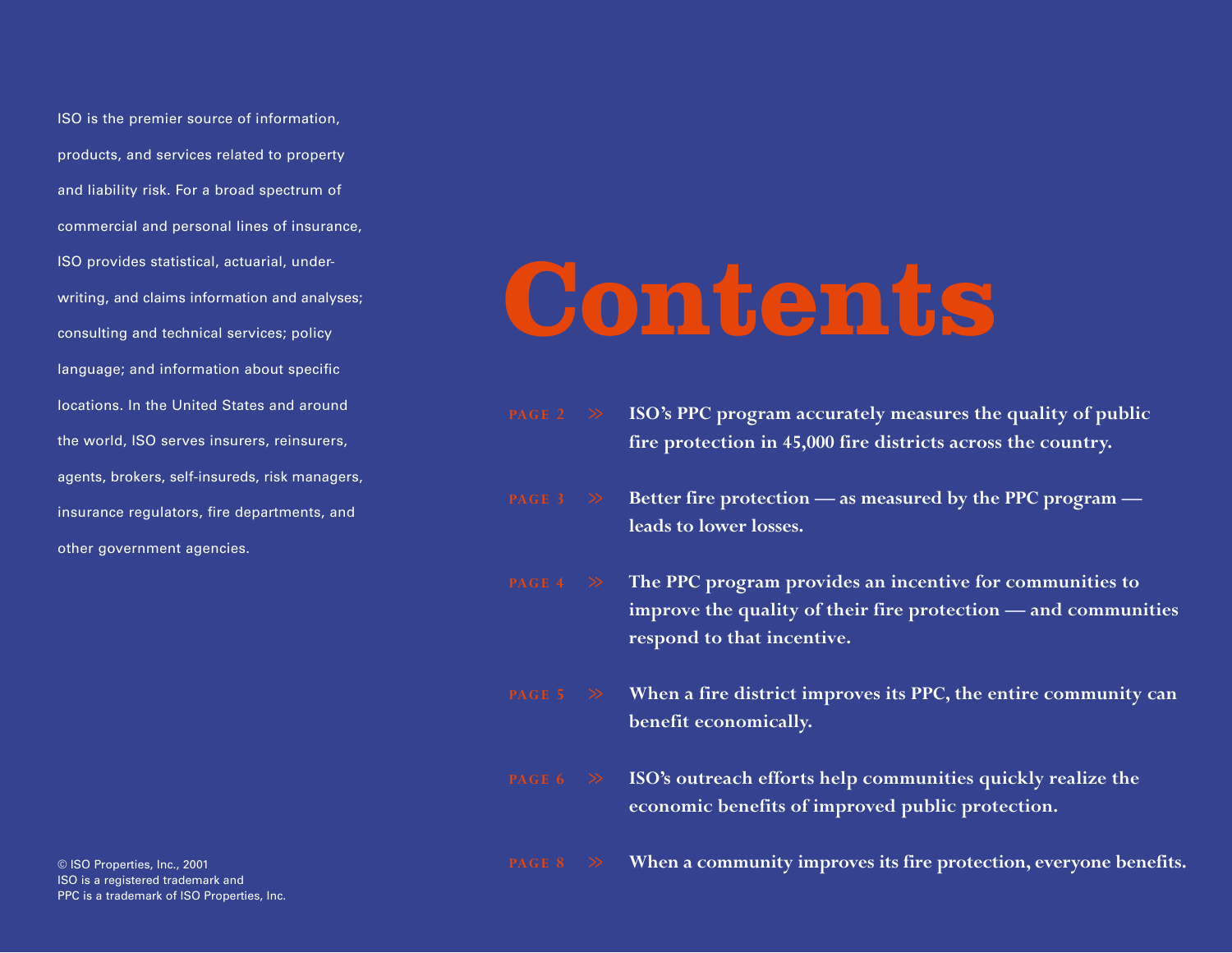

## It's the largest single cause of property loss in the United States. In the last decade, fires have caused direct losses of more than \$120 billion and countless billions more in related costs.

**It's the largest single cause of property loss in the**

**direct losses of more than \$120 billion and countless billions more in related costs.**

But that's not all. Every year, fires injure more than 20,000 people. And every year, more than 3,000 Americans die in building fires.

A community committed to saving lives and property needs trained firefighters, proper equipment, and adequate supplies of water. Insurance companies consider it good public policy — and good business — to promote and encourage the efforts of individual communities to improve their fire-protection services.That's why, for almost a century, U.S. property insurance companies have funded key initiatives aimed at fire prevention and fire mitigation.

In the battle against fire losses, one of the insurance industry's most important weapons is the Public Protection Classification (PPC™) program from ISO.

The PPC program provides important, up-to-date information about municipal fire-protection services throughout the country. A community's investment in fire mitigation is a proven and reliable predictor of future fire losses. So insurance companies use PPC information to help establish fair premiums for fire insurance — generally offering lower premiums in communities with better protection.

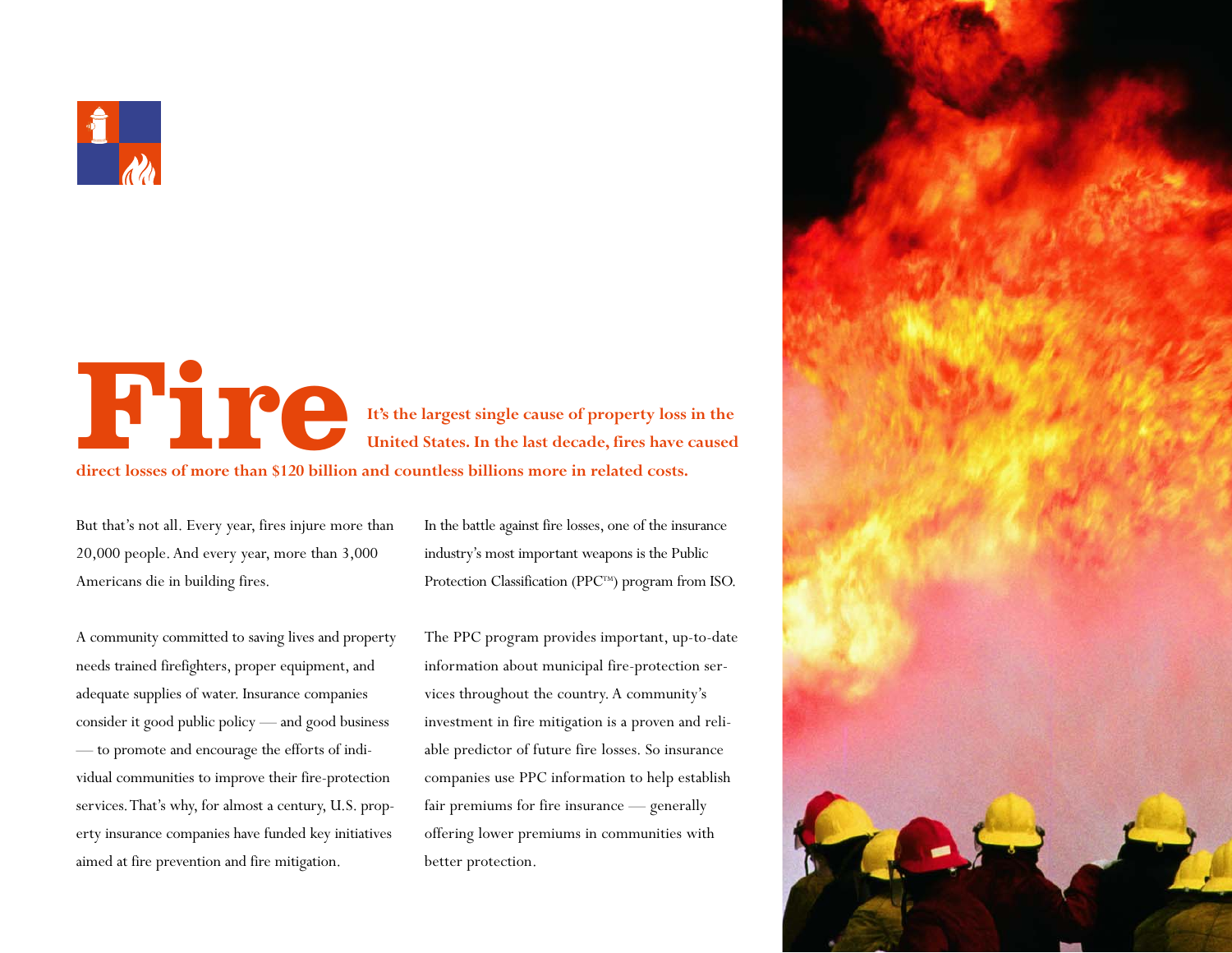"The Public Protection Classification information we obtain from ISO allows California Casualty to properly categorize and rate property insurance risks based on an objective measure of the quality of fire protection at each risk location. Most small to medium-sized insurers have no way of independently amassing enough loss data and fire-district information to create their own fire-protection classification system. Affiliating with ISO for that information allows us to leverage ISO's extensive field-research operation and expertise. From the standpoint of improving public safety, fire-district leaders are well aware of ISO's PPC classification system, and any efforts they undertake to improve their assigned protection class undoubtedly enhances the level of fire protection enjoyed by their communities."

**CHUCK MUENZEN, CPCU, ARP ASSISTANT VICE PRESIDENT CALIFORNIA CASUALTY MANAGEMENT CO.**



Every year, ISO employees visit thousands of fire districts to review firefighting capabilities and evaluate the adequacy of water systems. Because insurance companies pay all the PPC program's administrative costs, ISO provides the service free of charge to the communities.

By offering economic benefits for communities that invest in their firefighting services, the PPC program provides a real *incentive* for improving and maintaining public fire protection. And that incentive produces results.

The program also provides *help* for fire departments and other public officials as they plan for, budget, and justify improvements.

But the most significant benefit of the PPC program is its effect on losses. Statistical data on insurance losses bears out the relationship between excellent fire protection — as measured by the PPC program — and low fire losses.

And in a recent survey of fire chiefs, 97% of the respondents said that the PPC program is important in helping the community save lives and property.

**ISO's PPC program accurately measures the quality of public fire protection in 45,000 fire districts across the country.**

ISO is an independent organization that serves insurance companies, fire departments, insurance regulators, and others by providing information about risk. ISO's expert staff collects information about municipal fire-protection efforts in communities throughout the United States. In each of those communities, ISO analyzes the relevant data and assigns a Public Protection Classification — a number from 1 to 10. Class 1 represents exemplary fire protection, and Class 10 indicates that the area's fire-suppression program does not meet ISO's minimum criteria.

Virtually all U.S. insurers of homes and business property use ISO's Public Protection Classification in calculating premiums. In general, the price of fire insurance in a community with a good PPC is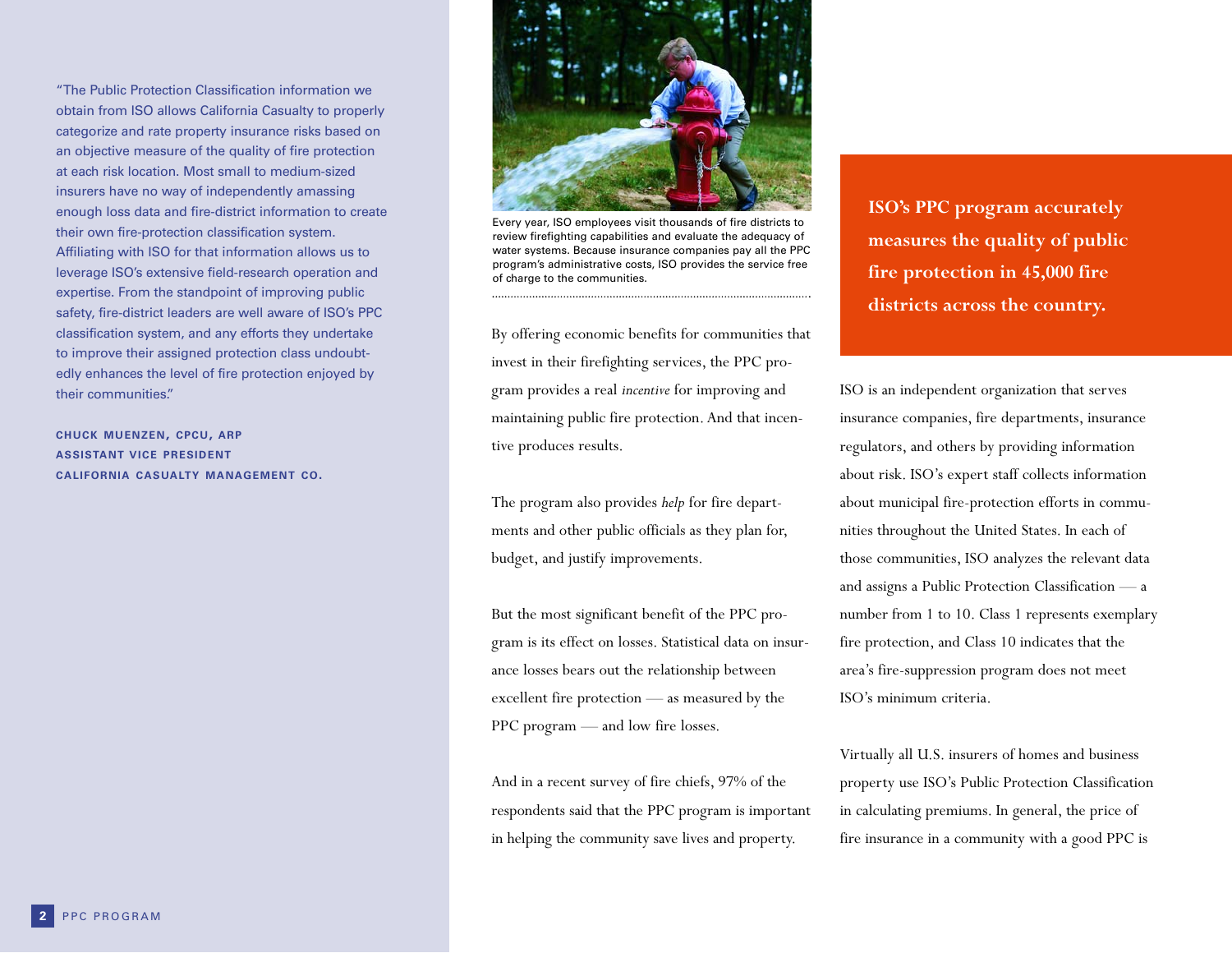substantially lower than in a community with a poor PPC, assuming all other factors are equal.

### A COMMUNITY'S PPC DEPENDS ON:

- **>> fire alarm and communications systems**, including telephone systems, telephone lines, staffing, and dispatching systems
- **>> the fire department**, including equipment, staffing, training, and geographic distribution of fire companies
- the water supply system, including condition and maintenance of hydrants, and a careful evaluation of the amount of available water compared with the amount needed to suppress fires



Good communications, well-trained and equipped firefighters, and an adequate water supply can help reduce fire loss. 

ISO's PPC program evaluates communities according to a uniform set of criteria, incorporating nationally recognized standards developed by the National Fire Protection Association and the American Water Works Association. So, the PPC program provides a useful benchmark that helps fire departments and other public officials measure the effectiveness of their efforts — and plan for improvements.

**Better fire protection — as measured by the PPC program leads to lower losses.**

On average, communities with superior fireprotection services — and therefore good Public Protection Classifications — have lower fire losses than communities whose fire-protection services are not as comprehensive.

ISO reviewed the cost of fire claims per thousand dollars worth of insured property by PPC for communities around the country.The two graphs —

### **COST OF FIRE CLAIMS PER \$1,000 OF INSURED PROPERTY — COMMERCIAL PROPERTY**

On average, per \$1,000 of insured property, communities in the worst classification had commercialproperty fire losses more than three times as high as communities in the best classification.



**Based on premium and loss information that insurers reported to ISO. Excludes data from statistically rated cities. Out of more than 45,000 fire districts in the United States, only 42 have achieved a PPC of 1.Therefore, the data sample for Class 1 is not statistically credible.**

### **COST OF FIRE CLAIMS PER \$1,000 OF INSURED PROPERTY — HOMEOWNERS**

On average, per \$1,000 of insured property, communities in the worst classification had homeowners fire losses more than twice as high as communities in the best classification.



**Based on premium and loss information that insurers reported to ISO. Excludes data from statistically rated cities. Out of more than 45,000 fire districts in the United States, only 42 have achieved a PPC of 1.Therefore, the data sample for Class 1 is not statistically credible.**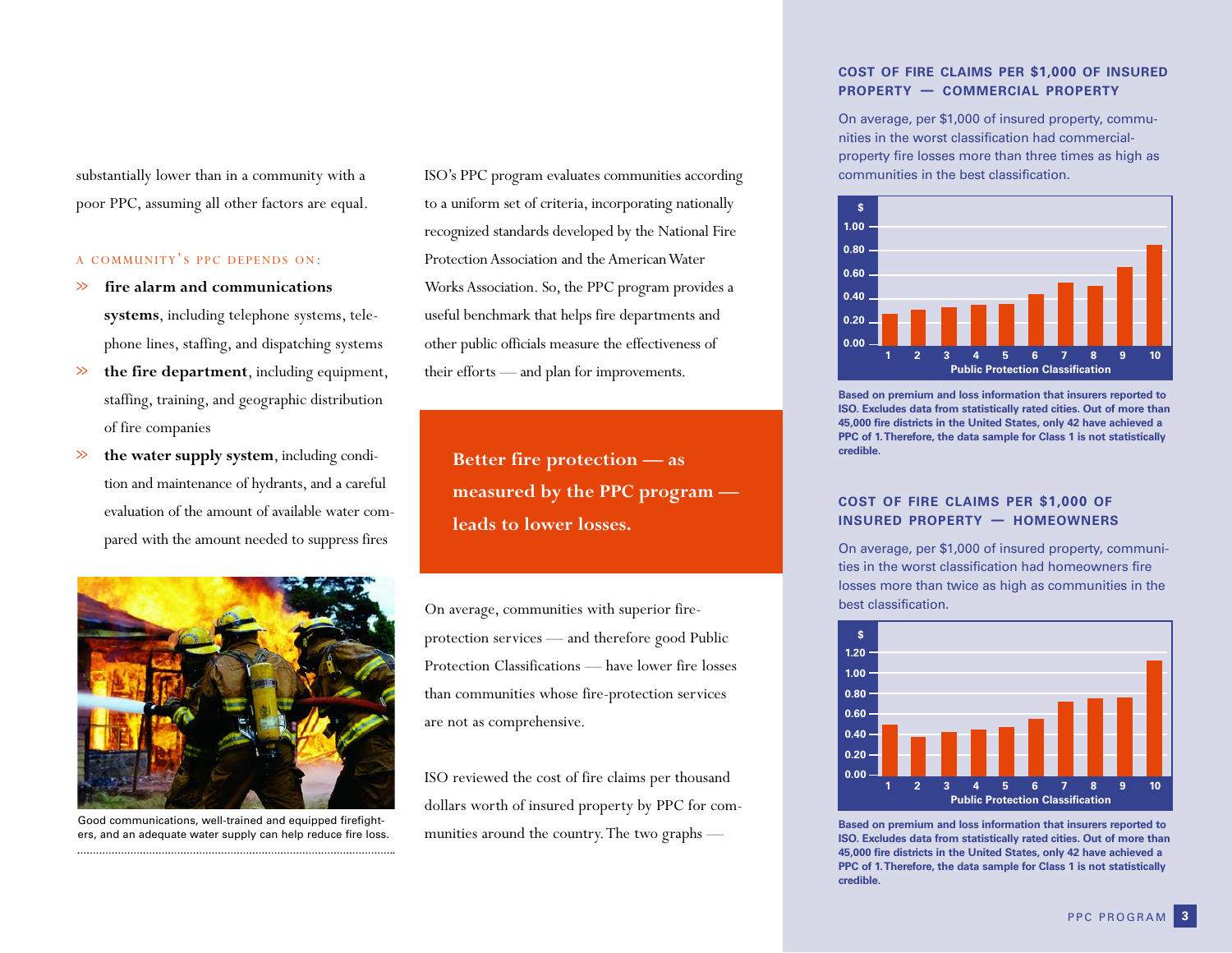### **HOW THE PPC PROGRAM AFFECTS COMMUNITIES' DECISIONS ON FIRE PROTECTION**

In planning for, budgeting, or justifying improvements or changes in your community's public fire protection, how important is the effect such a change might have on your community's PPC?



**Source: a survey conducted by the opinion research firm ORC International, based on telephone interviews with 501 fire chiefs and other fire department officials**

based on five years of data for homeowners and commercial property insurance — show that the communities with better classifications experienced noticeably lower fire losses than the communities with poorer classifications.

The dollar value of a better PPC varies by state. But on average across the country, the cost of fire losses for homeowners policies in communities graded



Many fire departments work hard to improve their PPC gradings and take justifiable pride in their achievement. The city of Dubois, Pennsylvania, announces its Class 1 grading on its fire engines and on street signs at the city's borders.

Class 9 is 65 percent higher than in communities graded Class 5.\* If a community improved from Class 9 to Class 5, homeowners could expect their premiums for fire insurance to drop substantially.

**The PPC program provides an incentive for communities to improve the quality of their fire protection — and communities respond to that incentive.**

A survey of fire chiefs conducted for ISO by the independent opinion research firm ORC International shows how much community fire officials rely on the PPC program.

The survey, based on telephone interviews with a sample of 501 fire chiefs and other fire department officials from across the country, reveals that the PPC program plays an important part in most communities' decisions on their fire-protection services.

**\*** According to loss data collected by ISO from insurance companies for accident years 1994 to 1998.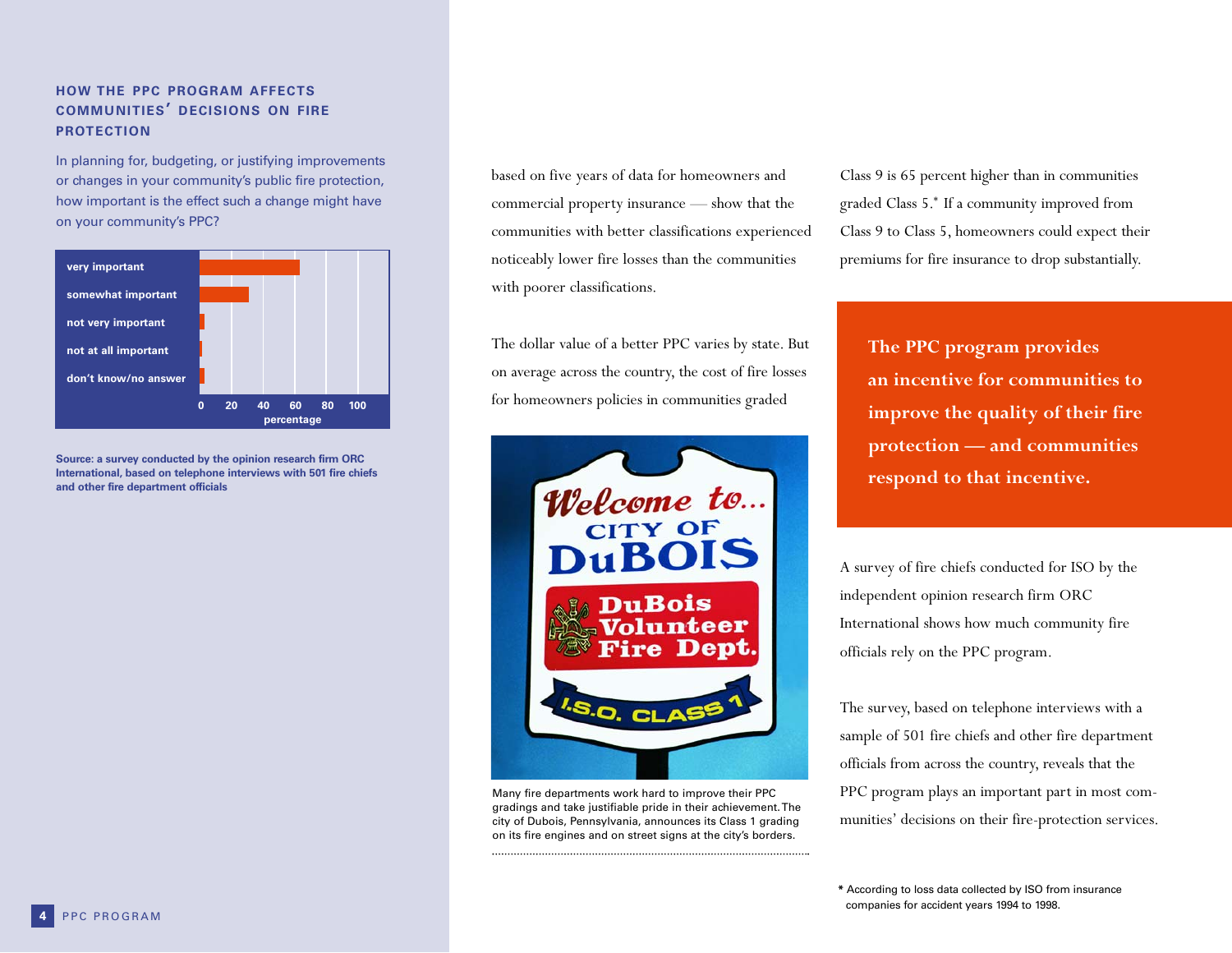

The Las Vegas Fire Department celebrated its 50th anniversary  $-$  and its PPC Class 1 rating  $-$  with a glittering display at the Las Vegas Convention Center.

Ninety-two percent of the fire chiefs and other officials interviewed said that, in planning for, budgeting, or justifying improvements or changes in their communities' public fire protection, the effect of such changes on the PPC is very or somewhat important.

Fifty-nine percent of the fire chiefs and other officials reported that, in the last five years, they have used ISO's PPC program in planning for, budgeting, or justifying improvements or changes in their communities' public fire protection. And 69 percent said they plan to use the PPC program that way in the next three years.

### THE FIRE CHIEFS AND OFFICIALS SAID THEY

### HAD USED THE PPC PROGRAM:

- **>>** for planning or other economic purposes
- as a guide for making improvements in their community fire services
- **>>** for justifying expenditures and improvements
- **>>** in building a new fire station or to help determine the location of a new station
- in buying or upgrading equipment
- **>>** in increasing staff or training of staff

**When a fire district improves its PPC, the entire community can benefit economically.**

If a fire district improves its PPC, homeowners and businesses in the community often save money on their insurance premiums. If property owners spend their savings in the community, the extra cash can help improve the local economy.And a community with improved fire protection may find it easier to attract new business, increasing jobs and boosting the economy even more.

### **WHAT FIRE CHIEFS SAID ABOUT THE IMPORTANCE OF THE PPC PROGRAM**

### **Planning for, budgeting, or justifying changes in public fire protection**

Ninety-four percent of the fire chiefs and other officials said that planning for, budgeting, or justifying improvements or changes in public fire protection is an important use of the PPC program.



**Helping the community save money on fire insurance** Ninety-six percent of the sample said that helping the community save money on fire insurance is important.



### **Helping the community save lives and property**

And fully 97 percent said that helping the community save lives and property is an important use of the PPC program.

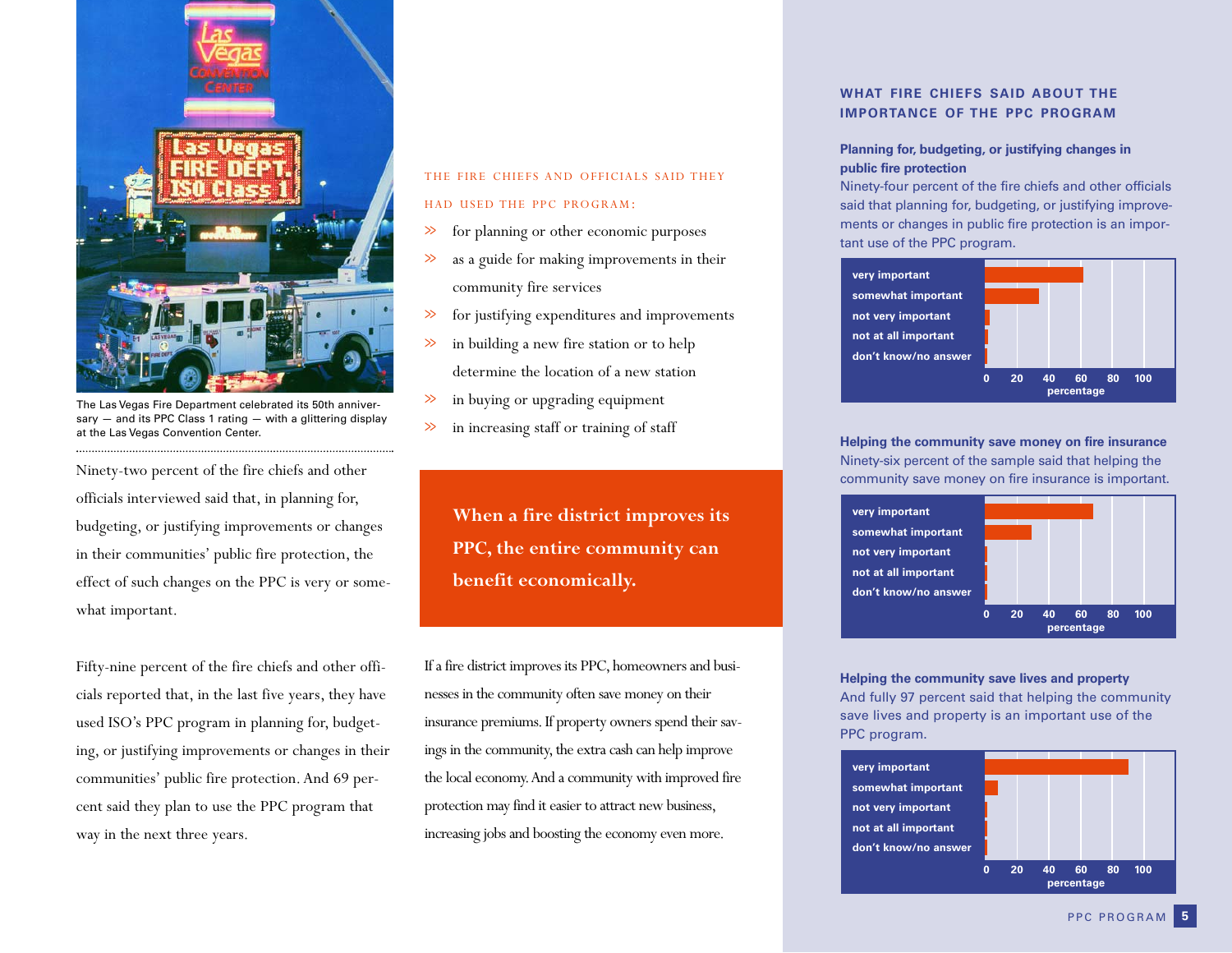"Raleigh is a growing community, and the demand for fire and other emergency services is increasing. To respond to emergencies and perform adequately, we need more equipment and personnel. As we make our budget preparations, it helps if we have standard measurements to rely on — a nationally recognized benchmark for service. ISO's PPC program provides that benchmark.

"And in many cases, it's not just a cost issue. It's a service issue. If we want to provide a consistent, high level of service for everyone in the community, the PPC program lets us know what we need for our fire department, our water department, and our emergency communications division."



**EARL F. FOWLER FIRE CHIEF RALEIGH, NORTH CAROLINA** In 2000, the Rural Fire Protection Work Group, a committee appointed by Arkansas Governor Mike Huckabee, quantified the economic benefits of improved fire protection for that state.The work group considered a series of measures designed to improve the Public Protection Classifications of rural Arkansas communities. In its final report, submitted to Governor Huckabee in August 2000, the work group estimated the statewide cost of those projects at about \$150 million — or \$15 million a year for 10 years.

Next, the work group projected the reduction in property insurance premiums when each of 839 rural fire departments has improved its PPC to Class 7. According to that analysis, the statewide savings would total more than \$100 million per year. More than 425,000 homeowners would share the benefits, with an average annual savings of \$235 per household.

The Arkansas work group projected increased economic activity at more than \$2 billion over a period of 13 years. According to the work group's analysis, that economic activity would generate additional state and local sales-tax revenue more than offsetting the cost of the improvements.

**ISO's outreach efforts help communities quickly realize the economic benefits of improved public protection.**

You might think that insurance companies could use loss statistics from a particular community to determine the effectiveness of the community's public fire protection. But past statistics don't reflect recent improvements. If a community upgrades its fire protection today, the loss statistics insurers use in determining premiums will not reflect the full value of the improvement for many years.That's why insurers rely on ISO to provide an objective evaluation of the *current* capabilities of communities all over the country.\*

**\*** A number of very large jurisdictions have common fireprotection services and sufficient fire losses to be a reliable predictor of future losses. In those defined municipal areas, insurers rely on loss statistics compiled by ISO to determine premiums, rather than using ISO's examination of public protection capabilities.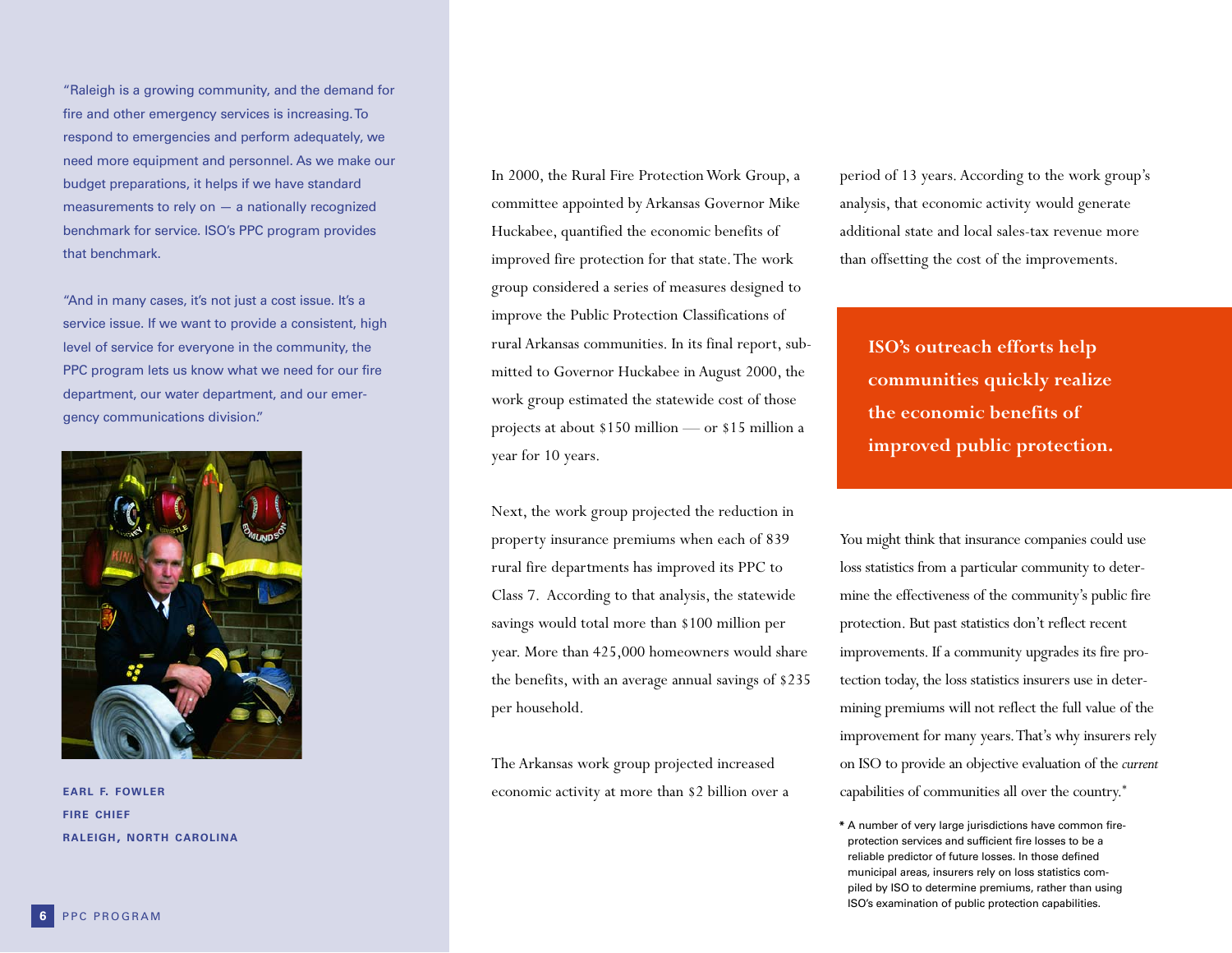### **DISTRIBUTION OF COMMUNITIES BY PPC**

And that's why ISO has an aggressive outreach program to identify changes that may affect a community's PPC or the insurance premiums of individual homeowners and businesses. ISO works with fire departments, state agencies, state and local fire associations, and insurers to gather information about such changes.

Under ISO's program, more than 16,000 fire districts have provided up-to-date information about changes in fire-district boundaries, automatic-aid agreements,



ISO reaches out to fire chiefs and other public officials who want to learn about the PPC program — and how to get the benefits for their communities. For more information, visit ISO's website at www.iso.com. Or go directly to ISO Mitigation Online at www.isomitigation.com.

fire station locations, and access to water. ISO uses that information in scheduling visits to communities to reevaluate their firefighting capabilities.

More than half the communities ISO reevaluates in any year receive better Public Protection Classifications. Only about 2% receive worse classifications. So it pays for a community to let ISO know about any change that may affect the PPC. As an added service, ISO staff members routinely review with local fire officials the factors that went into a PPC grading. ISO provides that service at no charge to the community, and ISO staff can also advise community officials about how particular investments or other efforts may improve the grade.

For more information on the PPC program and on ISO's community outreach efforts — fire officials and others can visit ISO's special public protection website, ISO Mitigation Online, at www.isomitigation.com.



**Number of fire districts in each PPC as of December 31, 2000. Where a fire district has more than one PPC, the graph reflects the better PPC.**

Many communities have made great improvements in their fire protection, and ISO recognizes those improvements with better Public Protection Classifications. But still, more than one-third of the fire districts in the United States have a Class 9 rating, which indicates the minimum recognized standard of fire protection. And more than 62% of the fire districts have gradings of Class 7 to 10. The value of homes in areas graded Class 7 to 10 is rising faster than in areas with better classifications. From 1994 to 1998, the average amount of insurance purchased by homeowners in communities graded Class 7 to 10 grew nearly 14 times faster than in communities graded Class 1 to 6, where the rate of growth was only 0.3 percent.<sup>\*</sup>

**\* Based on data reported to ISO.**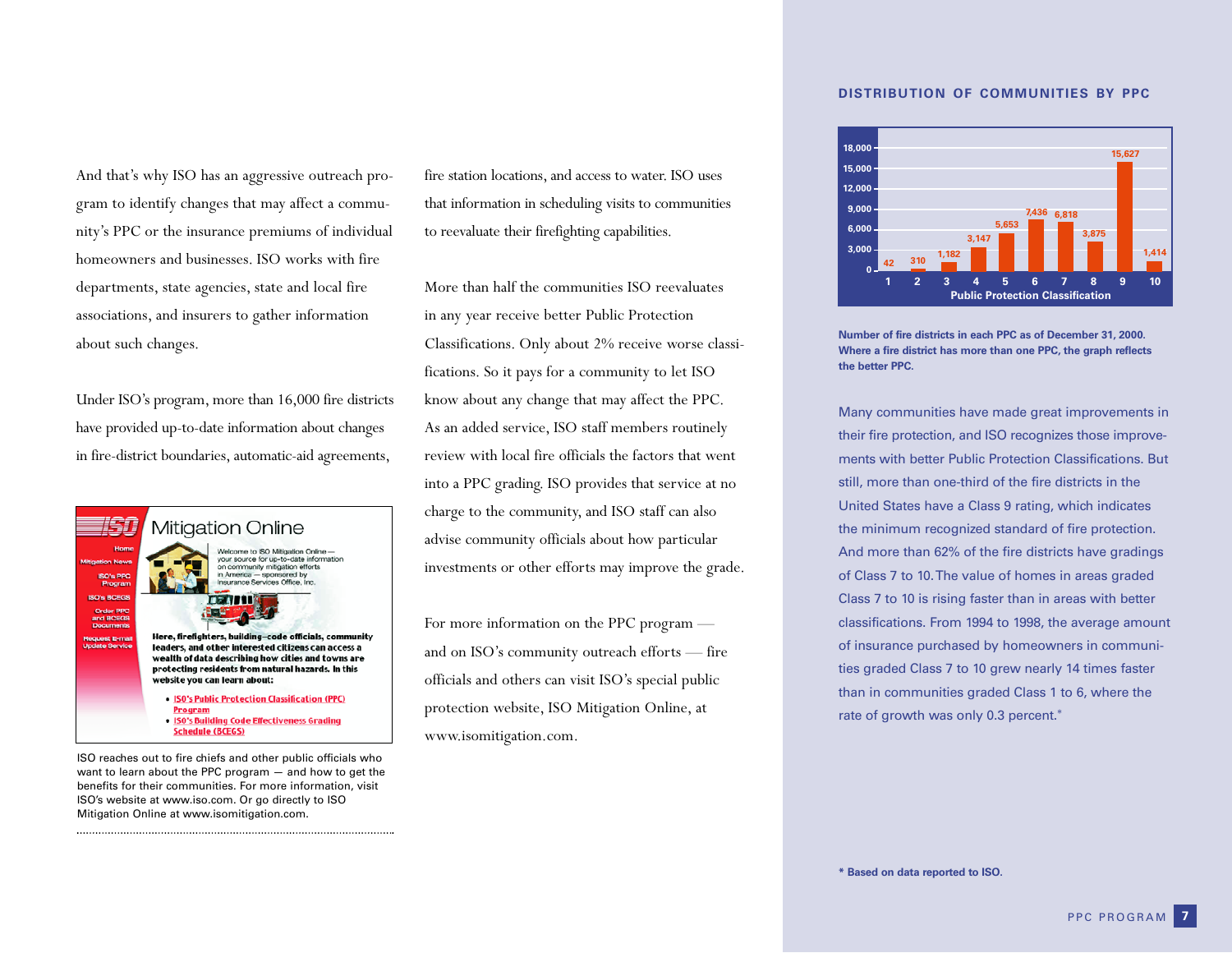### **WHEN A COMMUNITY IMPROVES ITS FIRE PROTECTION, EVERYONE BENEFITS.**

Fire is still the leading cause of loss for personal and commercial property insurance policies. But there's a definite correlation between improved fire protection — as measured by the PPC program — and reduced losses. Insurers have recognized that correlation for almost a hundred years.

By offering substantial economic benefits to communities that earn better Public Protection Classifications, the program encourages improvements and helps fire departments plan for, budget, and justify expenditures that reduce property damage from fires.

And by helping communities prepare to fight fires effectively, ISO's PPC program saves lives.